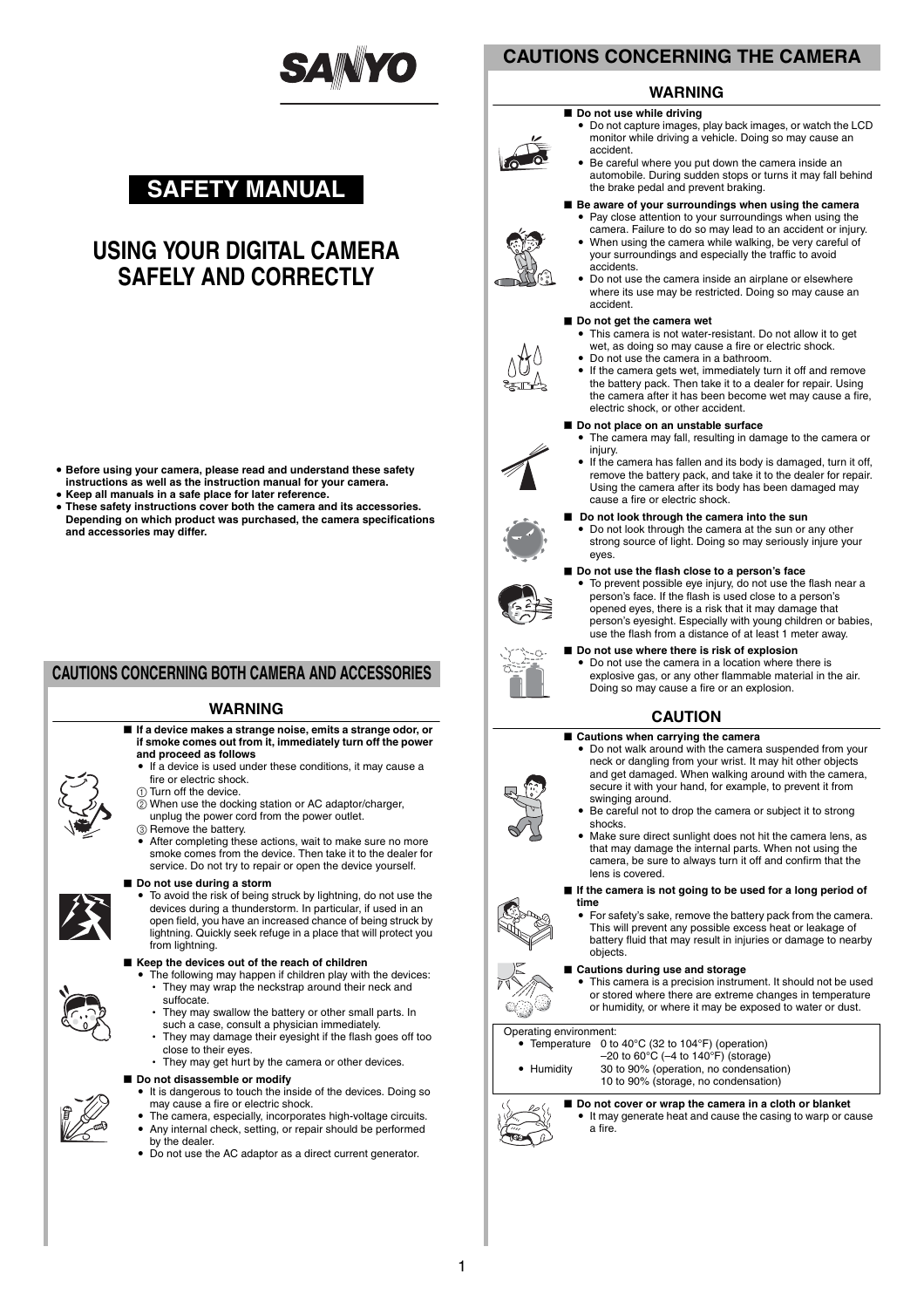## **CAUTIONS CONCERNING THE DOCKING STATION AND AC ADAPTOR/CHARGER**

### **DANGER**

■ Do not recharge a battery pack other than the specified **battery pack**

Recharging a dry-cell battery or other type of rechargeable battery may cause excess heat, combustion, or leakage and cause a fire, injuries, burns, or damage to nearby objects.

#### **Example 2 Concerning the power cord**



- Do not get the docking station or AC adaptor/charger wet • Make sure they do not get wet, as doing so may cause a fire
	- or electric shock. Do not use them in a bathroom.
	- If the docking station or AC adaptor/charger gets wet,
	- immediately unplug it from the power outlet and remove the battery pack. Then contact the place of purchase. If used while wet, it may cause a fire, electric shock, or an accident.

### **WARNING**

- Cautions when plugging in the power cord
	- Securely plug the power cord all the way into the power outlet. If the docking station or AC adaptor/charger is used with the power cord not fully plugged in, heat may be
	- generated and cause a fire.<br>• Do not use if the power cord is damaged or cannot be correctly plugged into the power outlet. Using in this
- condition may cause a fire or electric shock. i Do not allow dust, etc., to build up on the power cord or power outlet. A build-up of dust may cause a short circuit or generate heat and cause a fire. Use a dry cloth to remove dust or dirt build-up after unplugging the cord from the power outlet.
- When unplugging the power cord, be sure to hold the plug part and slowly pull it out of the power outlet. Pulling the cord portion may damage the power cord and cause a fire or electric shock.

#### ■ Do not damage the power cord

 $\bullet$  Do not place heavy objects on the power cord. Do not place the power cord near a heat source. Do not excessively bend the power cord, modify it, or secure it with staples. Doing so may damage the power cord and cause a fire or electric shock.

i If the power cord is damaged, or if it does not plug properly into the docking station, AC adaptor/charger or wall outlet, contact the place of purchase.

#### **E** Cautions concerning the power cord

- $\bullet$  Do not leave the power cord plugged into an electrical outlet while the other end is not plugged into the AC adaptor/ charger. The loose end can cause electrocution if touched with wet hands or if handled by children.
- Use only the supplied power cord. If a different power cord is used, it may be rated for a different current load, and that may cause a fire.
- The supplied power cord is for exclusive use with the AC adaptor/charger supplied with your camera. Do not use it with other devices, as doing so may cause a fire or electric shock.
- Do not use a bundled power cord, as the heat generated may cause a fire.
- **Do not touch the power cord plug with wet hands**
- Doing so may cause an electric shock.

## **CAUTION**

- $\blacksquare$  Do not place on an unstable surface
- If may fall, resulting in damage or injury.
- If it falls and the body is damaged, remove the battery pack and contact the place of purchase. If used while damaged, it may cause a fire, electric shock, or other damage.

#### **K** Other cautions

Use only the supplied or specified docking station and AC adaptor/charger with your camera.



If a docking station or AC adaptor/charger other than the ones specified is used, it may damage the camera and cause a fire or electric shock.

Use the supplied or specified docking station and AC adaptor/charger only with the specified camera. Do not connect to other cameras, as doing so may result in damage.

#### **Cautions during use and storage**



Do not use or store close to a heat source (close to a stove or heater) or leave it exposed to direct sunlight, as doing so may result in defective operation or damage.

#### Operating environment:

• Temperature 0 to 40°C (32 to 104°F) (charging)

–20 to 60°C (–4 to 140°F) (storage) i Humidity 20 to 80% (charging and storage)



• To avoid the danger of possible fire, be sure to remove the power cord from the power outlet before leaving home for a trip or if otherwise the devices will not be used for a long time.

## **CAUTIONS CONCERNING THE CARD**

## **CAUTION**



■ Cautions concerning the card i Immediately after use, the card will be very hot. Before removing the card, turn off the camera and wait for the temperature to cool down.

i Keep out of the reach of children. Young children may put the card in their mouth and choke or cause some other unexpected injury or accident.

#### ■ Cautions when handling the cards

- The cards are precision devices. Do not bend, drop, or subject them to strong forces or shocks.
- Avoid using or storing the cards in places with extremely high or low temperatures, subject to direct sunlight, in a completely closed vehicle, near air conditioners or heaters, or in humid or dusty locations.
- Avoid using or storing the cards in locations where strong static electrical charges or electrical noise can be easily generated.
- $\bullet$  Do not allow the edges of the cards to become contaminated with foreign materials. Gently wipe away any contamination with a soft, dry cloth.
- Do not carry the cards in trouser pockets, as the cards may become damaged when you sit down or make other movements that may apply force.
- Before using a new card or a card that was used in other equipment, be sure to format it using the camera. Please see the Instruction Manual for information regarding how to format the card.
- When buying commercially available products, carefully read the instructions and warnings that come with the card.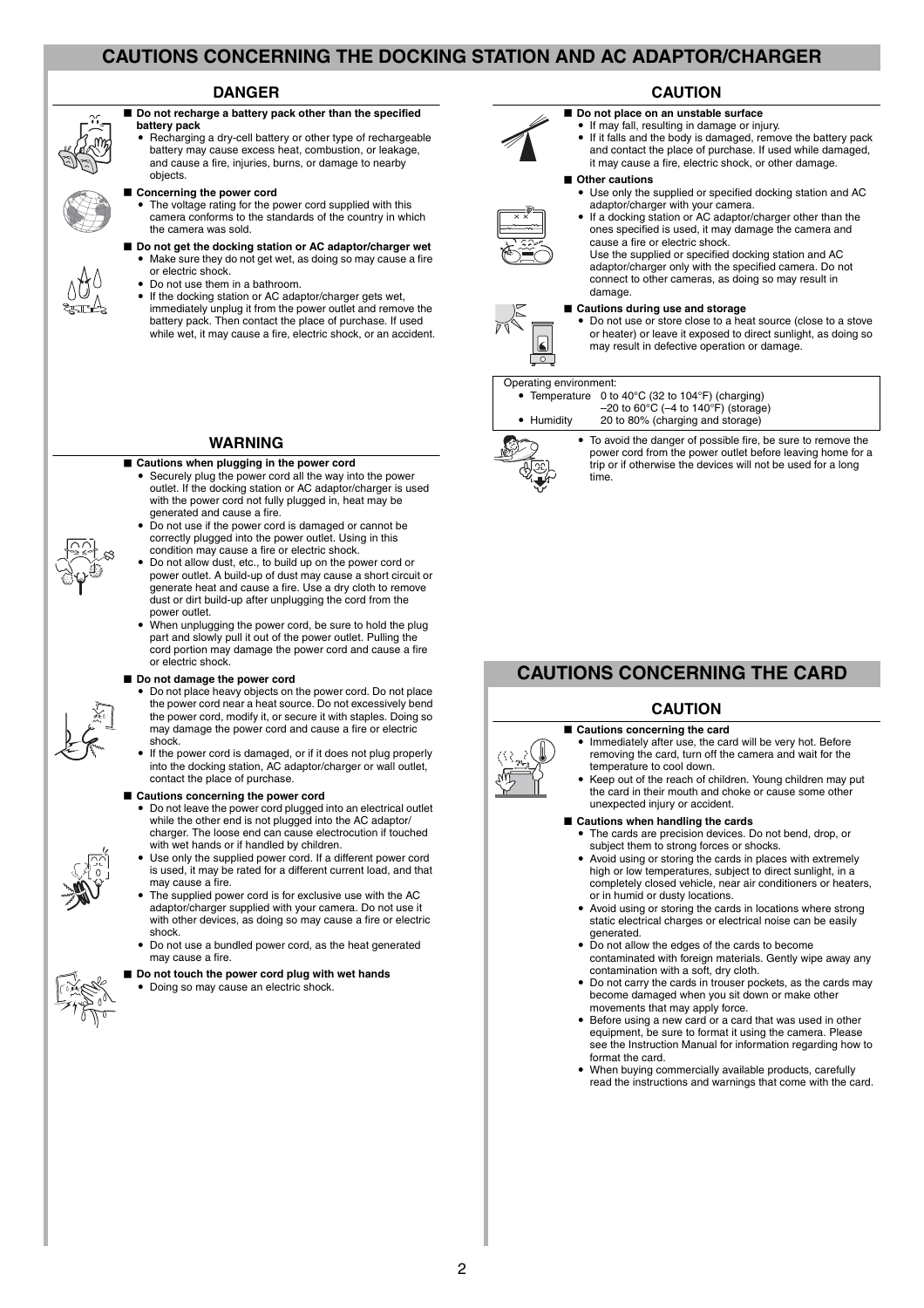## **CAUTIONS CONCERNING THE BATTERY**

|                              |                                                                                                                                                                                                                                                                                                                                                                                                                                                                                                                                                                                                                  | Battery type and danger level<br>(Note: The cautionary notes differ depending on the<br>model you purchased. Please check the safety<br>precautions corresponding to your model.) |                       |                                               |
|------------------------------|------------------------------------------------------------------------------------------------------------------------------------------------------------------------------------------------------------------------------------------------------------------------------------------------------------------------------------------------------------------------------------------------------------------------------------------------------------------------------------------------------------------------------------------------------------------------------------------------------------------|-----------------------------------------------------------------------------------------------------------------------------------------------------------------------------------|-----------------------|-----------------------------------------------|
|                              | <b>SAFETY PRECAUTIONS</b>                                                                                                                                                                                                                                                                                                                                                                                                                                                                                                                                                                                        | Rechargeable Li-ion<br>battery pack                                                                                                                                               | Alkaline<br>batteries | Lithium battery<br>for remote<br>control unit |
|                              |                                                                                                                                                                                                                                                                                                                                                                                                                                                                                                                                                                                                                  |                                                                                                                                                                                   |                       |                                               |
|                              | Use only batteries manufactured by SANYO<br>• Do not use batteries other than the specified model numbers from SANYO. Especially for safety<br>purposes, do not use imitation products. If dry-cell batteries or other rechargeable batteries are<br>used, the batteries may generate heat, rupture, or leak and result in fire, injury, burns or damage to<br>surroundings.                                                                                                                                                                                                                                     | <b>DANGER</b>                                                                                                                                                                     |                       |                                               |
|                              | If there is leaking, discoloration, change of shape, rise in temperature, damaged exterior,<br>strange odor or any other abnormal condition, immediately discontinue use and remove the<br>battery from the camera, taking care to keep it well away from fire<br>• Continuing to use the battery under any of these conditions may result in fire, injury, explosion or<br>other serious damage.<br>• If battery fluid is leaking, placing the battery in close proximity to a fire or other heat source may<br>ignite the battery fluid and result in fire, damage, eruption of battery fluid, or smoke fumes. | <b>DANGER</b><br><b>WARNING</b>                                                                                                                                                   |                       |                                               |
|                              | Do not transform, take apart, or modify<br>• Any modification, by transforming, disassembling, or directly soldering to the battery, etc., will<br>possibly cause the battery to catch fire, explode, or leak or spew battery fluid.                                                                                                                                                                                                                                                                                                                                                                             | <b>DANGER</b>                                                                                                                                                                     | <b>WARNING</b>        |                                               |
|                              | ■ Do not connect the (+) and (-) terminals with a wire or other metal implement. Do not carry<br>loose or keep with necklaces, hairpins, etc.<br>• Doing so may result in a short circuit, high voltage flow, fire, explosion, leaking or spewing battery<br>fluid, or heat generation. Metal such as a wire or necklace, etc. may cause heat to be generated.                                                                                                                                                                                                                                                   | <b>DANGER</b>                                                                                                                                                                     | <b>WARNING</b>        |                                               |
|                              | Do not throw the battery in the fire or subject it to heat<br>• Doing so may cause the insulation to melt, damage the gas discharge valve and safety<br>mechanisms, or ignite the battery fluid, resulting in fire or explosion.                                                                                                                                                                                                                                                                                                                                                                                 | <b>DANGER</b>                                                                                                                                                                     | <b>WARNING</b>        |                                               |
|                              | ■ Do not drop, hit, or submit the battery to strong shocks<br>• If the safety mechanisms and protective devices are broken, an abnormal chemical reaction may<br>occur inside the battery, or cause the battery to catch fire, explode, leak or spew battery fluid, or<br>generate heat.                                                                                                                                                                                                                                                                                                                         | <b>DANGER</b>                                                                                                                                                                     | <b>WARNING</b>        |                                               |
|                              | Do not allow the battery to come into contact with fresh or salt water, or allow the terminals to<br>become wet<br>• If the safety mechanisms and protective devices are damaged by corrosion, an abnormal chemical<br>reaction may occur inside the battery, or cause the battery to catch fire, explode, leak or spew<br>battery fluid, or generate heat.                                                                                                                                                                                                                                                      | <b>DANGER</b>                                                                                                                                                                     | <b>WARNING</b>        |                                               |
|                              | ■ Use only the supplied or specified docking station and AC adaptor/charger<br>• If another charger is used, the battery pack may be overcharged, or recharged with an abnormal<br>voltage, causing an abnormal chemical reaction to occur, or cause the battery pack to catch fire,<br>explode, leak or spew battery fluid, or generate heat.                                                                                                                                                                                                                                                                   | <b>DANGER</b>                                                                                                                                                                     |                       |                                               |
|                              | Use the battery pack only in the specified device<br>• If the battery pack is used in a device other than that specified, it may cause an abnormal voltage<br>flow, or cause the battery pack to catch fire, explode, leak or spew battery fluid, or generate heat.                                                                                                                                                                                                                                                                                                                                              | <b>DANGER</b>                                                                                                                                                                     | <b>WARNING</b>        |                                               |
| 14 I                         | Do not peel or damage the outer casing<br>· Damaging the outer case, inserting nails, hitting with a hammer, stepping on the battery pack, etc.<br>may cause a short circuit inside the battery or cause the battery pack to catch fire, explode, leak or<br>spew battery fluid, or generate heat.                                                                                                                                                                                                                                                                                                               | <b>DANGER</b>                                                                                                                                                                     | <b>WARNING</b>        |                                               |
|                              | If the battery is leaking and the battery fluid gets on your skin or clothing, immediately rinse<br>with clean water<br>• If the battery fluid gets into your eyes, you risk losing your eyesight. Immediately rinse your eyes<br>with clean, running water, and seek medical attention right away. Any battery fluid that comes into<br>contact with your skin or clothing may harm your skin. Immediately rinse the area with clean,<br>running water.                                                                                                                                                         | <b>DANGER</b>                                                                                                                                                                     | <b>WARNING</b>        |                                               |
|                              | Insert the battery correctly, as indicated<br>• When installing the battery, pay attention to the indicated polarity (+ and -), and insert it correctly.<br>• If the battery pack is installed with the wrong orientation, it may cause an abnormal chemical<br>reaction while in the charger, an abnormal voltage flow when it is used, or cause the battery to<br>catch fire, explode, leak or spew battery fluid, or generate heat.                                                                                                                                                                           | <b>DANGER</b>                                                                                                                                                                     | <b>WARNING</b>        |                                               |
|                              | ■ Always stop the recharging after the prescribed recharge time, even if the battery pack is not<br>fully charged<br>• If you continue to recharge the battery pack, it may cause the battery pack to catch fire, explode,<br>leak or spew battery fluid, or generate heat.                                                                                                                                                                                                                                                                                                                                      | WARNING                                                                                                                                                                           |                       |                                               |
| $\sum_{i=1}^{n}$             | ■ Charge the battery pack before using it<br>• Always recharge the battery pack before using it for the first time, or when using it after it has been<br>kept in storage for a long time. During recharging, the battery pack may be warm. This is normal<br>and does not indicate a malfunction.                                                                                                                                                                                                                                                                                                               | <b>CAUTION</b>                                                                                                                                                                    |                       |                                               |
|                              | ■ Note concerning the battery after use<br>• When removing the battery, turn off the camera and allow the battery to cool down before removing<br>it.                                                                                                                                                                                                                                                                                                                                                                                                                                                            |                                                                                                                                                                                   | <b>CAUTION</b>        |                                               |
| $\boldsymbol{\hat{\varphi}}$ | Disposal of and recycling the battery<br>• When disposing of used batteries, please consult the laws and regulations in your area for proper<br>battery disposal.<br>• Lithium-ion batteries: To conserve the environment and for efficient use of natural resources,<br>please discharge the used battery, cover the $(+)$ and $(-)$ terminals with tape and recycle the<br>insulated battery.                                                                                                                                                                                                                  | <b>CAUTION</b>                                                                                                                                                                    |                       |                                               |